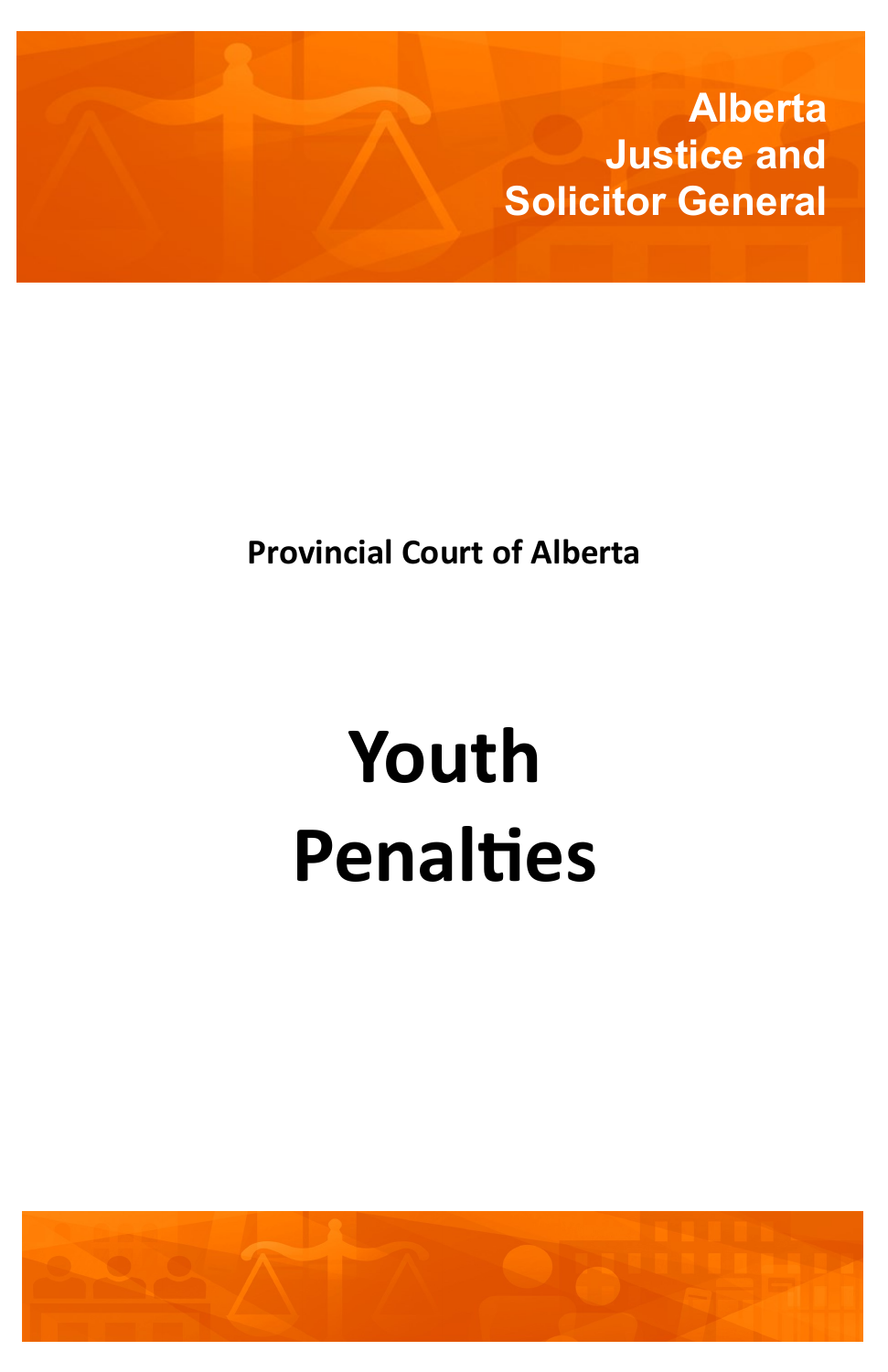#### **I have plead guilty or the judge has found me guity, what happens now?**

The judge will listen to the prosecutor, your lawyer your parents and you about the offence, and about you and your family. The judge may ask for more information about you from a probation officer, doctor, or other professional

The judge may decide on one or more of the following penalties:

| <b>Sentence</b>                                         | <b>Definition</b>                                                                                                                                 |
|---------------------------------------------------------|---------------------------------------------------------------------------------------------------------------------------------------------------|
| Reprimand<br>s.42(2)(a)                                 | Scolding by the judge                                                                                                                             |
| Fine/surcharge<br>s.42(2)(d)                            | <b>Monetary Penalty</b><br>(Not exceeding \$1,000.00 Surcharge not to exceed 15%)                                                                 |
| Absolute Discharge<br>s.42(2)(b)                        | Conviction without conditions and no Criminal Record Results (in<br>the best interest of the young person and not contrary to public<br>interest) |
| <b>Conditional Discharges</b><br>s.42(2)(c)             | Conviction with conditions and discharge upon completion of<br>conditions                                                                         |
| Compensation<br>s.42(2)(e)                              | Monetary amount to victim for loss/damage                                                                                                         |
| Restitution<br>s.42(2)(f)                               | Restore (return, replace, or repair) property to rightful owner                                                                                   |
| Remuneration or Order<br>to Pay Purchaser<br>s.42(2)(g) | Refund purchaser for item sold to purchaser                                                                                                       |
| <b>Personal Services</b><br>s.42(2)(h)                  | Work to restore or compensate                                                                                                                     |
| <b>Community Services</b><br>s.42(2)(i)                 | Supervised work to benefit the community                                                                                                          |
| Mandatory Prohibition<br>Order<br>s.42(2)(i)            | Forfeiture, Seizure and Prohibition of weapons and ammunition,<br>etc.                                                                            |
| Probation<br>s.42(2)(k)                                 | Term of probation with conditions (not exceeding 2 years)                                                                                         |
| Intensive Support and<br>Supervision<br>s.42(2)(1)      | Community sentence whereby offenders receive enhanced super-<br>vision and support                                                                |
| Non Residential<br>Programs<br>s.42(2)(m)               | Non custodial sentence (maximum of 240 ours over a period not<br>to exceed 6 months)                                                              |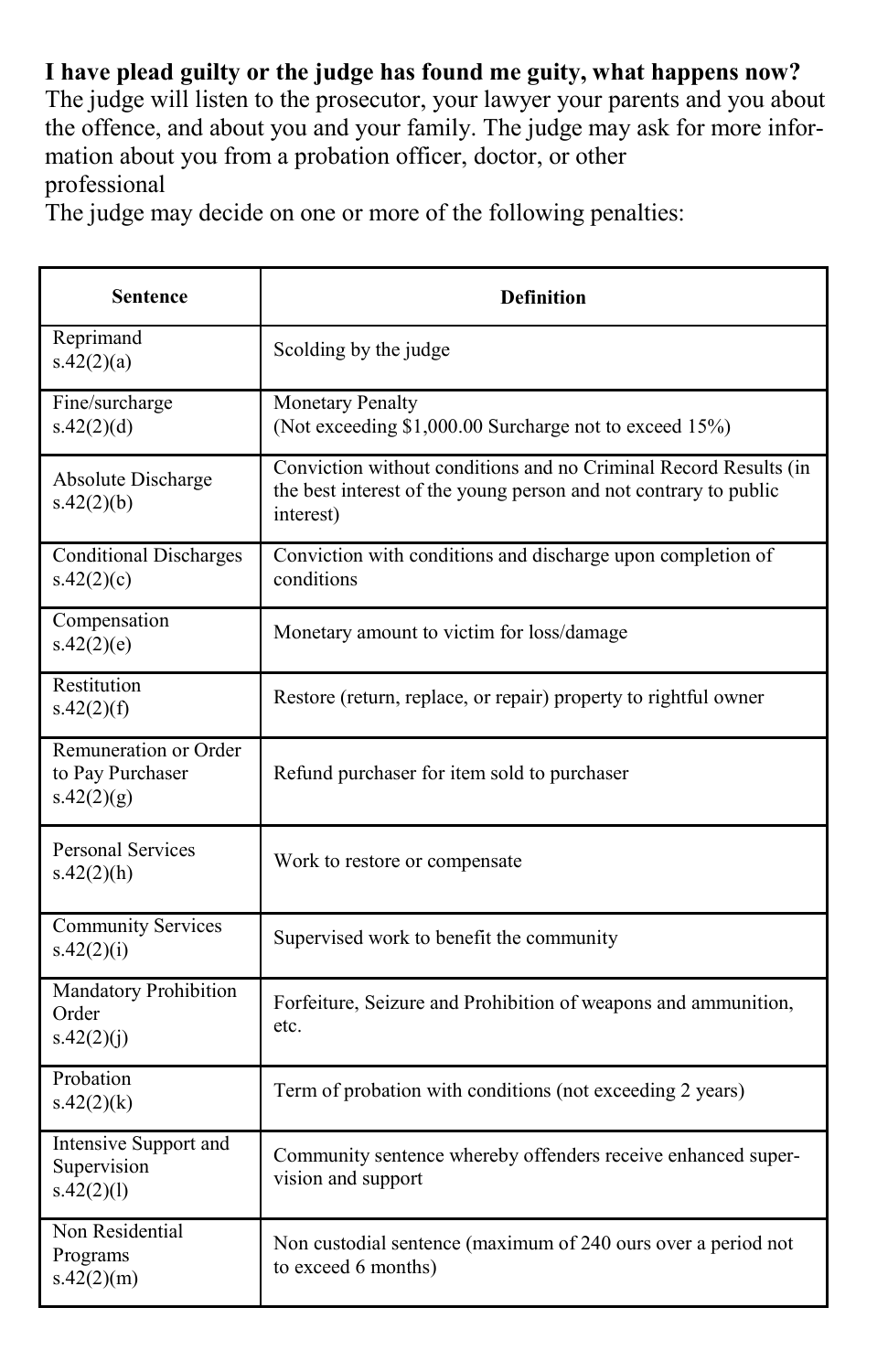| <b>Sentence</b>                                                                | <b>Definition</b>                                                                                             |
|--------------------------------------------------------------------------------|---------------------------------------------------------------------------------------------------------------|
| Custody and Supervi-<br>sion Order<br>s.42(2)(n)                               | Custody followed by mandatory supervision (not to exceed<br>2 years or 3 years if offence punishable by life) |
| Custody and Supervi-<br>sion Order - Serious<br>Violent Offences<br>s.42(2)(o) | Custody followed by mandatory supervision (not to exceed<br>3 years)                                          |
| Deferred Custody                                                               | Serve term in the community unless breach of conditions                                                       |
| s.42(2)(p)                                                                     | occur                                                                                                         |
| Committal to Custody                                                           | Maximum 10 years – comprised of up to 6 years continuous                                                      |
| First Degree Murder                                                            | custody followed by 4 years conditional supervision to be                                                     |
| s.42(2)(q)(i)                                                                  | served in the community.                                                                                      |
| Committal to Custody                                                           | Maximum 7 years – comprised of up to 4 years continuous                                                       |
| Second Degree Murder                                                           | custody followed by 3 years conditional supervision to be                                                     |
| $s.42(2)$ (q)(ii)                                                              | served in the community                                                                                       |
| Intensive Rehabilitative<br>Custody and<br>Supervision Order<br>s.42(2)(r)     | Custodial sentence in which the young person receives<br>intensive rehabilitation and therapy                 |
| Other                                                                          | Any other reasonable or additional conditions imposed by                                                      |
| s.42(2)(s)                                                                     | the Court                                                                                                     |

Young people charged with more serious crimes may receive the same sentence as an adult.

#### **What will happen if I don't follow the judge's order?**

If you do not do what the judge says, you may be charged with another offence, you may receive an additional penalty, and your record will NOT by wiped out. (See Records pamphlet)

#### **What will happen if I can't do what the judge says?**

Before your penalty is over, you should contact your probation officer or the local courthouse. The judge may be able to give you a different penalty or extend the time to completer your first penalty.